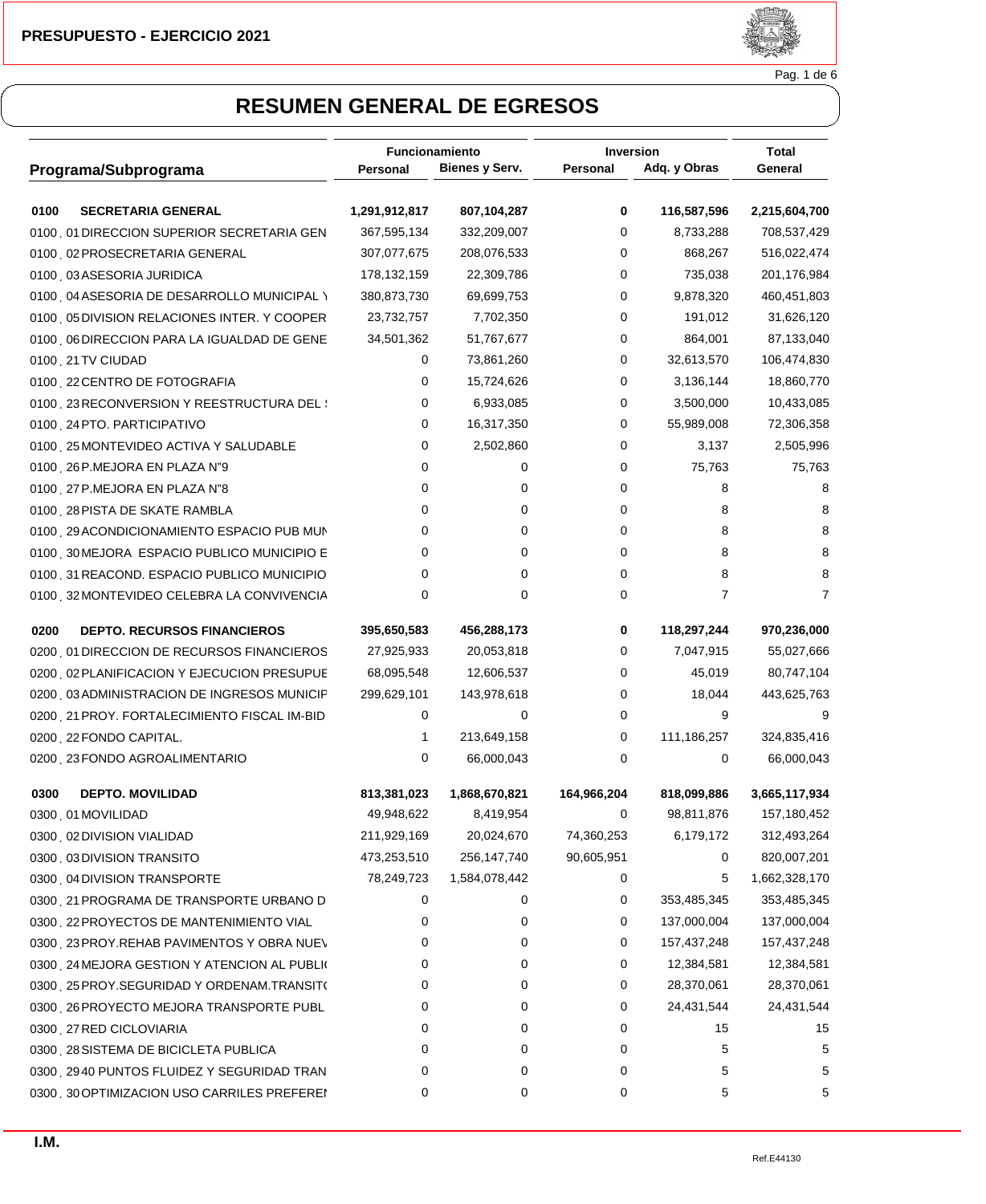

Pag. 2 de 6

|                                                                               | <b>Funcionamiento</b> |                | <b>Inversion</b> |              | Total         |  |
|-------------------------------------------------------------------------------|-----------------------|----------------|------------------|--------------|---------------|--|
| Programa/Subprograma                                                          | Personal              | Bienes y Serv. | Personal         | Adq. y Obras | General       |  |
|                                                                               |                       |                |                  |              |               |  |
| 0300<br><b>DEPTO. MOVILIDAD</b><br>0300 31 SEÑAL. VELOCIDADES MAXIMNAS PREF.P | 0                     | 0              | 0                | 5            |               |  |
|                                                                               | 0                     |                | 0                |              |               |  |
| 0300 32 MEJORA INFRAESTRUCTURA FIJA TRANS                                     |                       | 15             |                  | 15           | 30            |  |
| 0400<br>DEPTO. DESARROLLO URBANO                                              | 623,964,257           | 1,187,783,436  | 404,338,944      | 540,256,488  | 2,756,343,126 |  |
| 0400 01 DIRECCION DESARROLLO URBANO                                           | 132,480,731           | 48,086,116     | 1,106,023        | 28,271,579   | 209,944,450   |  |
| 0400 02 DIVISION ESPACIOS PUBLICOS                                            | 141,902,186           | 57,654,341     | 193,719,706      | 68,378,622   | 461,654,855   |  |
| 0400 03 DIVISION TIERRAS Y HABITAT                                            | 109,891,178           | 8,500,000      | 69,784,195       | 270,450,537  | 458,625,910   |  |
| 0400, 04 FUNEBRE                                                              | 239,690,161           | 41,870,027     | 0                | 15,000,016   | 296,560,204   |  |
| 0400 05 UNIDAD TECNICA DE ALUMBRADO PUBLIO                                    | 0                     | 617,622,431    | 139,729,020      | 24,681,738   | 782,033,190   |  |
| 0400 10 PROYECTO CIUDAD VIEJA ACOND URBAI                                     | 0                     | 0              | 0                | 71,882       | 71,882        |  |
| 0400 12. PROYECTO REESTRUCTURA 18 DE JULIC                                    | 0                     | 0              | 0                | 2            | 2             |  |
| 0400 21 ISLA DE GASPAR                                                        | 0                     | 0              | 0                | 3,618,308    | 3,618,308     |  |
| 0400 22 BRAZOS UNIDOS                                                         | 0                     | 0              | 0                | 979,717      | 979,717       |  |
| 0400 23 FORTALEZA                                                             | 0                     | 0              | 0                | 355,435      | 355,435       |  |
| 0400 24 LA BOYADA                                                             | 0                     | 0              | 0                | 1,142,192    | 1,142,192     |  |
| 0400 26 ILUMINACION EEPP Y AVENIDAS                                           | 0                     | 0              | 0                | 6,589,852    | 6,589,852     |  |
| 0400 27 ALUMBRADO INTELIGENTE                                                 | 0                     | 0              | 0                | 1,300,000    | 1,300,000     |  |
| 0400 28 MEJORA INFRAESTRUCTURA Y EQ                                           | 0                     | 0              | 0                | 13,000,000   | 13,000,000    |  |
| 0400 30 EQUIPAMIENTO EEPP                                                     | 0                     | 0              | 0                | 2,000,023    | 2,000,023     |  |
| 0400 31 INTERVENCIONES EEPP                                                   | 0                     | 0              | 0                | 2,500,005    | 2,500,005     |  |
| 0400 32 COMPRA DE EQUIPO TPTE Y MAQUINARI/                                    | 0                     | 0              | 0                | 2,000,000    | 2,000,000     |  |
| 0400 33INTERVENCIONES EN ARBOLADO                                             | 0                     | 0              | 0                | 7,200,000    | 7,200,000     |  |
| 0400 34 DIGITALIZACION ARCHIVO                                                | 0                     | 0              | 0                | 1,260,021    | 1,260,021     |  |
| 0400 35 EMERGENCIA DE FINCAS                                                  | 0                     | 0              | 0                | 34           | 34            |  |
| 0400 36 INTERVENCIONES EN TEMPORALES                                          | 0                     | 5,920,000      | 0                | 0            | 5,920,000     |  |
| 0400 37 SIETE MANZANAS                                                        | 0                     | 0              | 0                | 2,407,342    | 2,407,342     |  |
| 0400 39 VIVIENDAS AREA CENTRAL                                                | 0                     | 0              | 0                | 752,037      | 752,037       |  |
| 0400 42 OBRAS DE INFRAESTRUCTURA                                              | 0                     | 0              | 0                | 251,504      | 251,504       |  |
| 0400 43 REGULARIZACION CONDOMINIOS Y BARF                                     | 0                     | 0              | 0                | 9,262,873    | 9,262,873     |  |
| 0400 44 RIBERA DEL MIGUELETE                                                  | 0                     | 0              | 0                | 1,989,435    | 1,989,435     |  |
| 0400 45 ISLA DE GASPAR/PIAI                                                   | 0                     | 0              | 0                | 4,336,712    | 4,336,712     |  |
| 0400 46 VIGILANCIA EN VIVEROS Y SEMILLEROS [                                  | 0                     | 6,760,000      | 0                | 0            | 6,760,000     |  |
| 0400 47 SERVICIO DE CETRERIA PARA PLAZAS CE                                   | 0                     | 1,140,000      | 0                | 0            | 1,140,000     |  |
| 0400 48 PROY MEJORA CAMINERIA CERRO                                           | 0                     | 0              | 0                | 27           | 27            |  |
| 0400 49 PROY MEJORA LOCALES Y PLAN ACCES                                      | 0                     | 0              | 0                | 83,513       | 83,513        |  |
| 0400 51 EQUIPAMIENTO INFORM`TICO                                              | 0                     | 0              | 0                | 1,260,025    | 1,260,025     |  |
| 0400 53 CAUGEGLIA                                                             | 0                     | 0              | 0                | 9,548,903    | 9,548,903     |  |
| 0400 55 CAMPICHUELO                                                           | 0                     | 0              | 0                | 22,060,204   | 22,060,204    |  |
| 0400 56LA PALOMA                                                              | 0                     | 0              | 0                | 5,445,046    | 5,445,046     |  |
| 0400, 57 MATILDE                                                              | 0                     | 0              | 0                | 22           | 22            |  |
| 0400 58 INTERVENCIONES EN ASENTAMIENTOS                                       | 0                     | 0              | 0                | 2,344,038    | 2,344,038     |  |
| 0400 59 APOYO A MUNICIPIOS                                                    | 0                     | 0              | 0                | 7,517,745    | 7,517,745     |  |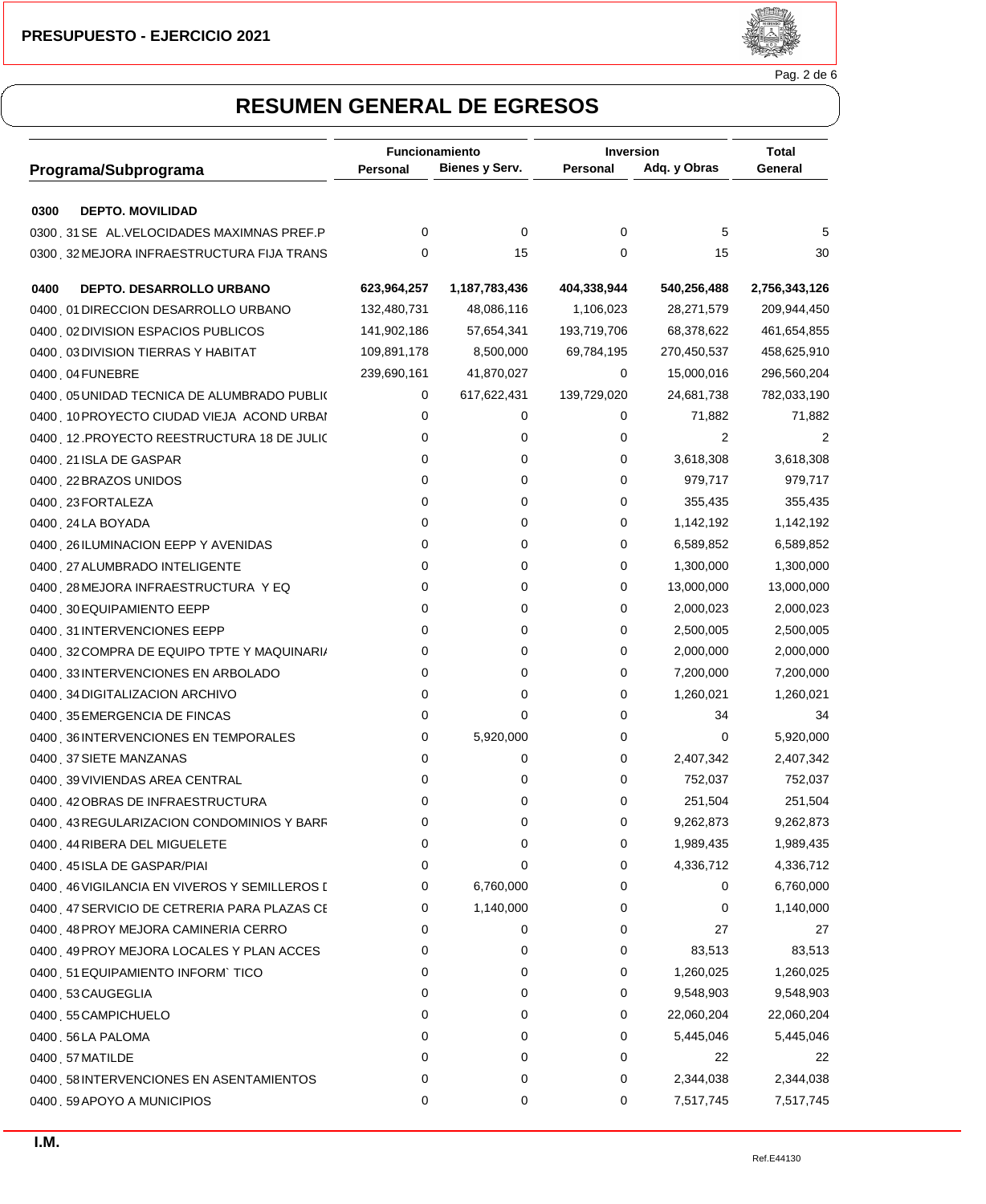

Pag. 3 de 6

|                                                   | Funcionamiento |                | <b>Inversion</b> |              | Total         |
|---------------------------------------------------|----------------|----------------|------------------|--------------|---------------|
| Programa/Subprograma                              | Personal       | Bienes y Serv. | Personal         | Adq. y Obras | General       |
|                                                   |                |                |                  |              |               |
| 0400<br><b>DEPTO. DESARROLLO URBANO</b>           |                |                |                  |              |               |
| 0400 61 VIGILANCIA EN PARQUES Y PLAZAS            | 0              | 135,000,000    | 0                | 0            | 135,000,000   |
| 0400 62 MANTENIMIENTO ESPACIOS PARQUIZAD          | 0              | 121,600,000    | 0                | 0            | 121,600,000   |
| 0400 63 MANT. DE AREAS VERES Y ARB. DE LOS (      | 0              | 58,750,014     | 0                | 0            | 58,750,014    |
| 0400 64 MANT. DE EQUIPAMIENTOS CEMENTERIO         | 0              | 9,630,017      | 0                | 0            | 9,630,017     |
| 0400 65 SEGURIDAD EN CEMENTERIOS SALAS VE         | 0              | 67,750,016     | 0                | 0            | 67,750,016    |
| 0400 66 RENOVACION PARQUE BATLLE                  | 0              | 0              | 0                | 7,390,788    | 7,390,788     |
| 0400 68 PARQUE PUNTA YEGUAS                       | 0              | 6,900,000      | 0                | 0            | 6,900,000     |
| 0400 70 PROYECTO OBSERVATORIO DE ASENTAM          | 0              | 0              | 0                | 18,929       | 18,929        |
| 0400 72 PROYECTO LA CHACARITA                     | 0              | 0              | 0                | 16,479,115   | 16,479,115    |
| 0400 73 ALFONSO LAMAS                             | 0              | 0              | 0                | 241,947      | 241,947       |
| 0400 75 PROYECTO AD.Y ACOND.INMUEBLES CAF         | 0              | 0              | 0                | 1            |               |
| 0400 76 FINCAS ABANDONADAS                        | 0              | 0              | 0                | 66,267       | 66,267        |
| 0400 77 GENERO Y CIUDAD                           | 0              | 600,474        | 0                | 26           | 600,500       |
| 0400 83 COTRAVI                                   | 0              | 0              | 0                | 27           | 27            |
| 0500<br><b>DEPTO. GESTION HUMANA Y REC. MATEF</b> | 1,052,307,875  | 178,875,821    | 0                | 47,466,717   | 1,278,650,412 |
| 0500 01 DIREC.GRAL. GESTION H. Y REC. MATERI      | 292,289,234    | 14,497,880     | 0                | 147,731      | 306,934,845   |
| 0500 02 DIVISION ADMINISTRACION DE PERSONA        | 264,774,765    | 12,013,794     | 0                | 2,125,678    | 278,914,238   |
| 0500 03 GERENCIA EJECUTIVA DE SERVICIOS DE        | 218,935,810    | 101,942,382    | 0                | 11,662,172   | 332,540,364   |
| 0500 11 PROYECTO DE ATENCION AL CIUDADANC         | 99,784,491     | 32,439,951     | 0                | 200,000      | 132,424,442   |
| 0500 21 POLITICAS DE SALUD Y SEGURIDAD LABO       | 0              | 2,000,000      | 0                | 33,000,002   | 35,000,002    |
| 0500 22 GERENCIA MANTENIMIENTO DE FLOTA           | 151,300,670    | 6,381,773      | 0                | 281,134      | 157,963,576   |
| 0500 23 ARTES GRAFICAS                            | 25,222,905     | 8,100,041      | 0                | 50,000       | 33,372,946    |
| 0500 26 DESARROLLO DE CARRERA Y CAP POR C         | 0              | 1,500,000      | 0                | 0            | 1,500,000     |
| <b>DEPTO. PLANIFICACION</b><br>0600               | 263,347,582    | 49,404,060     | 0                | 14,676,470   | 327,428,112   |
| 0600 01 DIREC.GRAL.DEPARTAMENTO DE PLANIF         | 60,532,258     | 19,971,177     | 0                | 8,384,874    | 88,888,308    |
| 0600 02 PLANIFICACION TERRITORIAL                 | 188,762,883    | 19,584,968     | 0                | 5,956,405    | 214,304,256   |
| 0600 21 RESILIENCIA                               | 4,460,491      | 2,126,002      | 0                | 0            | 6,586,493     |
| 0600 22 PLANIFICACION ESTRATEGICA INSTITUCI       | 6,204,326      | 3,148,338      | 0                | 0            | 9,352,664     |
| 0600 23 GESTION DE PROYECTOS                      | 3,387,624      | 3,777,448      | 0                | 0            | 7,165,072     |
| 0600 25 FONDO DE EFICIENCIA ENERGETICA            | 0              | 224,911        | 0                | 335,191      | 560,102       |
| 0600 27 INNOVACIÓN Y TRANSFORMACIÓN               | 0              | 571,216        | 0                | 0            | 571,216       |
| 0700<br><b>DEPTO. CULTURA</b>                     | 1,179,574,530  | 376,125,835    | 0                | 38,031,298   | 1,593,731,663 |
| 0700 21 MANTENIMIENTO INFRAESTRUCTURA CU          | 0              | 0              | 0                | 35,000,680   | 35,000,680    |
| 0700 24 CONSTR. CTROS CIVICOS, BIBIOT Y ESP       | 0              | 0              | 0                | 219,382      | 219,382       |
| 0700 25 ACTUALIZACION EN NUEVAS TECONOLO(         | 0              | 0              | 0                | 1,928,207    | 1,928,207     |
| 0700 26 FIESTAS POPULARES                         | 22,034,191     | 26,233,800     | 0                | 0            | 48,267,991    |
| 0700 27 DESCENTRALIZACION CULTURAL                | 54,111,947     | 46,509,392     | 0                | 0            | 100,621,339   |
| 0700 28 APOYOS Y PREMIOS A LA ACT. ARTISTIC/      | 0              | 60,059,550     | 0                | 0            | 60,059,550    |
| 0700 30 TEMPORADA DE ELENCOS ESTABLES             | 338,283,156    | 19,460,379     | 0                | 0            | 357,743,535   |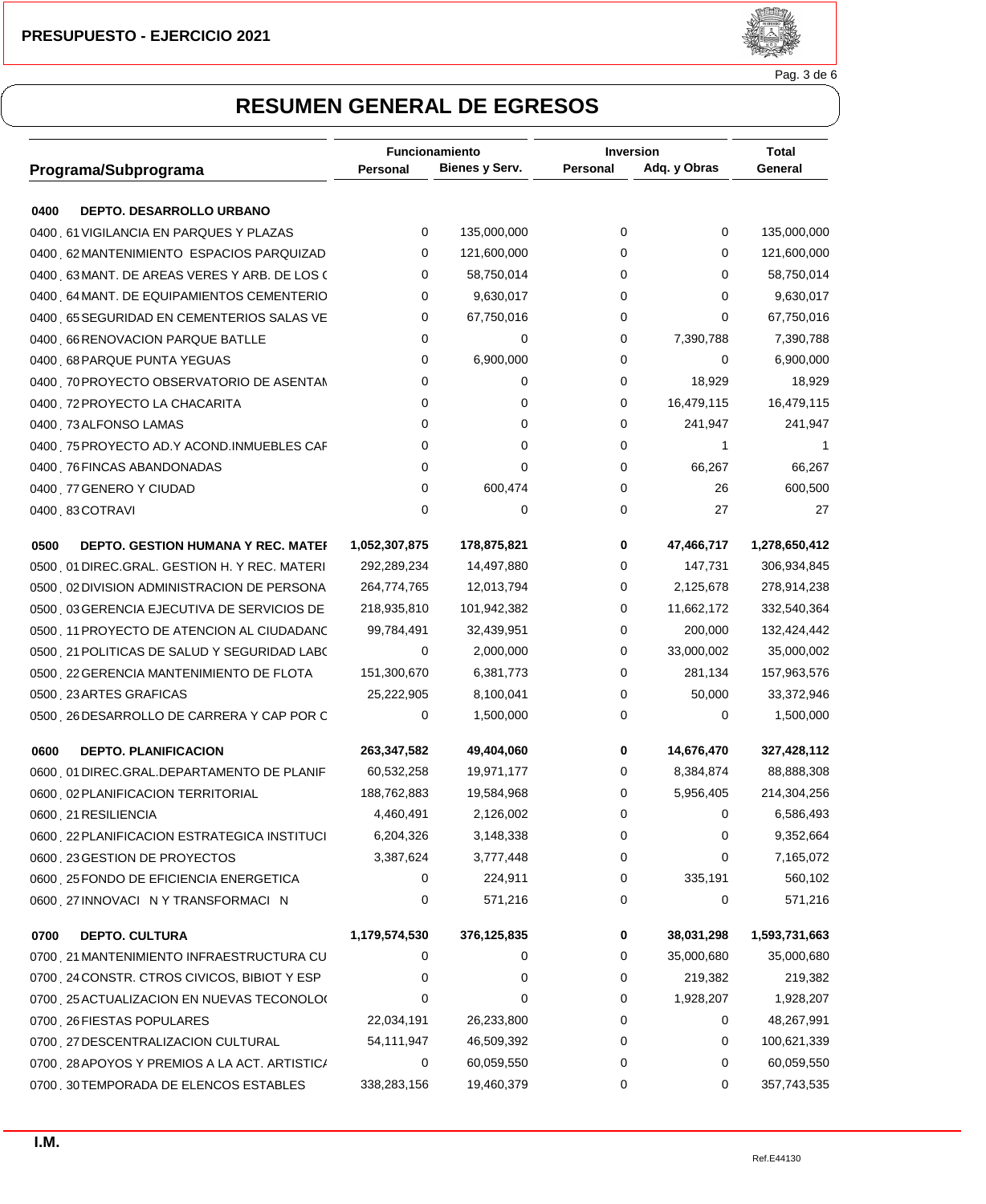

Pag. 4 de 6

|                                                   | Funcionamiento |                | <b>Inversion</b> |                | Total         |  |
|---------------------------------------------------|----------------|----------------|------------------|----------------|---------------|--|
| Programa/Subprograma                              | Personal       | Bienes y Serv. | Personal         | Adq. y Obras   | General       |  |
| <b>DEPTO. CULTURA</b><br>0700                     |                |                |                  |                |               |  |
| 0700 31 PARQUES Y ZOOLOGICOS                      | 136,558,413    | 39,608,297     | 0                | 0              | 176,166,710   |  |
| 0700 32 SALAS DE EXP., MUSEOS Y ACT. ARTES V      | 105,056,807    | 50,350,953     | 0                | 0              | 155,407,760   |  |
| 0700 33 SALAS PARA ARTES ESCEN Y MUSICA           | 199,235,696    | 54,936,528     | 0                | 0              | 254,172,224   |  |
| 0700 34 SERV PEDAGOGICOS Y DE DIVULGACION         | 229,802,855    | 16,097,849     | 0                | 0              | 245,900,704   |  |
| 0700 35 ACTIVS. TRANSVERSALES EN EL DEPART        | 94,491,465     | 62,869,087     | 0                | 0              | 157,360,552   |  |
| 0700 36 ACOND. DEL MUSEO DE LAS MIGRACIONE        | 0              | 0              | 0                | 112,360        | 112,360       |  |
| 0700 37 REAPARACIONES ESCUELA ESQUINERA           | 0              | 0              | 0                | 31,034         | 31,034        |  |
| 0700 38 DIGIT. Y RECUPE PLANETARIO MONTEVIE       | 0              | 0              | 0                | 296,165        | 296,165       |  |
| 0700 43 CASTILLITO DEL PARQUE RODO                | 0              | 0              | 0                | 443,470        | 443,470       |  |
| 0800<br>DEPTO. DESARROLLO AMBIENTAL               | 1,983,685,949  | 2,338,343,614  | 124,572,110      | 1,369,168,753  | 5,815,770,425 |  |
| 0800 01 DIRECCION DE DESARROLLO AMBIENTAL         | 73,375,449     | 259,529,200    | 0                | 3,636,710      | 336,541,359   |  |
| 0800 02 DIV. HIDRAULICA, AMBIENTAL Y SANEAMI      | 278,588,495    | 680,015,904    | 46,005,472       | 130,289,090    | 1,134,898,961 |  |
| 0800 03 UNIDAD EJECUTORA PLAN DE SANEAMIE         | 0              | 0              | 76,332,909       | 914,417,603    | 990,750,511   |  |
| 0800 04 DIVISION LIMPIEZA                         | 1,358,695,486  | 1,065,916,024  | 0                | 96,389,844     | 2,521,001,354 |  |
| 0800 05 SOSTENIBILIDAD AMBIENTAL                  | 273,026,519    | 307,023,783    | 2,233,729        | 31,909,865     | 614,193,896   |  |
| 0800 21 GRUPO DE OBRAS DE SANEAMIENTO             | 0              | 0              | 0                | 77,507,485     | 77,507,485    |  |
| 0800 25 CATASTRO SANEAMIENTO                      | 0              | 7,516,281      | 0                | 2,826,255      | 10,342,536    |  |
| 0800 26 OTROS PROYECTOS DDA                       | 0              | 12,380,487     | 0                | 106,005,131    | 118,385,618   |  |
| 0800 27 RECUPERACION PLAYA SANTA CATALINA         | 0              | 0              | 0                | 400,235        | 400,235       |  |
| 0800 28 PROGRAMA DE CONEXIONES INTRADOMI          | 0              | 5,961,935      | 0                | 126,679        | 6,088,614     |  |
| 0800 29 GESTION ACTIVO EMISARIO PUNTA CARF        | 0              | 0              | 0                | 1,089,280      | 1,089,280     |  |
| 0800 30 SISTEMA DE MONITOREO CENTRAL              | 0              | 0              | 0                | 4,570,576      | 4,570,576     |  |
| 0900<br><b>DEPTO. DESARROLLO ECON. E INT.REGK</b> | 402,013,740    | 241,270,720    | 0                | 44,440,742     | 687,725,201   |  |
| 0900 01 DIRECCION DESARROLLO ECON.E INT.RE        | 50,434,183     | 62,551,396     | 0                | 16,373,207     | 129,358,786   |  |
| 0900 02 CASINOS                                   | 186,962,834    | 78,226,994     | 0                | $\overline{7}$ | 265,189,834   |  |
| 0900 03 PROMOCION ECONOMICA                       | 43,089,442     | 11,328,515     | 0                | 1,775,724      | 56,193,682    |  |
| 0900 04 TURISMO                                   | 39,087,638     | 16,247,968     | 0                | 875,279        | 56,210,884    |  |
| 0900 06 GERENCIA DE COMPRAS Y SERVICIOS GF        | 59,001,759     | 1,551,318      | 0                | 1,071,127      | 61,624,204    |  |
| 0900 22 PROY GENERACIÓN DE EMPLEO Y DESA          | 23,437,884     | 71,364,529     | 0                | 24,345,398     | 119,147,811   |  |
| 1000<br>DEPTO. DESARR. SOSTENIBLE E INTELIG       | 432,039,738    | 178,331,421    | 0                | 135, 171, 375  | 745,542,534   |  |
| 1000 01 DIR. GRAL DESARROLLO SOST. E INTELIC      | 432,039,738    | 178,331,421    | 0                | 0              | 610,371,159   |  |
| 1000 21 PROMOVER UNA CIUDAD INTELIGENTE           | 0              | 0              | 0                | 32,550,564     | 32,550,564    |  |
| 1000 22 RELACIONAMIENTO CON LA CIUDADANIA         | 0              | 0              | 0                | 1,612,867      | 1,612,867     |  |
| 1000 23 PROMOVER LA ACTUALIZACION TECNOLO         | 0              | 0              | 0                | 32,770,392     | 32,770,392    |  |
| 1000 24 FORTALECER PROCESOS Y HERAMIENTA          | 0              | 0              | 0                | 24,061,011     | 24,061,011    |  |
| 1000 25 PLATAFORMA DE GOBERNANZA                  | 0              | 0              | 0                | 371,219        | 371,219       |  |
| 1000 26 CERCANIA DIGITAL                          | 0              | 0              | 0                | 999,940        | 999,940       |  |
| 1000 27 CENTRO DE ATENCION CIUDADANA              | 0              | 0              | 0                | 4,900          | 4,900         |  |
| 1000 28 GRP - PLANIFIC DE RECURSOS DE GOBIEI      | 0              | 0              | 0                | 42,800,481     | 42,800,481    |  |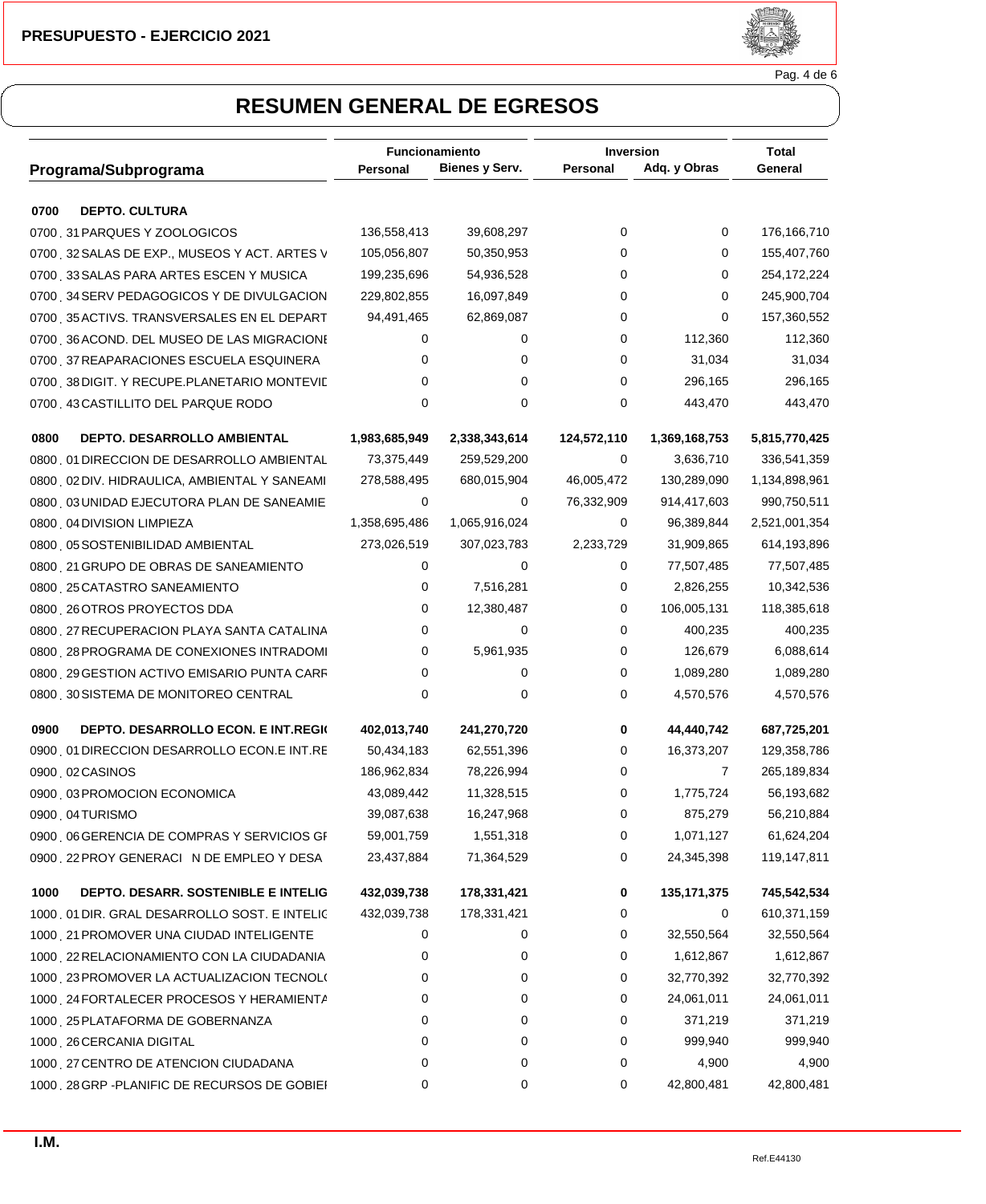

Pag. 5 de 6

|                                              | Funcionamiento |                | Inversion |              | <b>Total</b>   |  |
|----------------------------------------------|----------------|----------------|-----------|--------------|----------------|--|
| Programa/Subprograma                         | Personal       | Bienes y Serv. | Personal  | Adq. y Obras | General        |  |
| DEPTO. DESARROLLO SOCIAL<br>1100             | 642,092,286    | 834,841,237    | 0         | 24,982,853   | 1,501,916,376  |  |
| 1100 01 DIRECCION SUPERIOR DE DESARROLLO     | 26,532,609     | 151,335,592    | 0         | 1,059,944    | 178,928,145    |  |
| 1100 02 POLITICAS SOCIALES                   | 118,575,777    | 547,784,025    | 0         | 781,855      | 667,141,657    |  |
| 1100 03 SALUD                                | 496,983,900    | 97,969,784     | 0         | 15,801,423   | 610,755,107    |  |
| 1100 23 OPTIMIZACION DEL SERVICIO DE REG. AL | 0              | 0              | 0         | 114,425      | 114,425        |  |
| 1100 24 CONECTIVIDAD INFORMATICA DIVISION S  | 0              | 5,791,716      | 0         | 6,038,467    | 11,830,184     |  |
| 1100, 30 EVALUACION ROTULACION NUTRIC. ALIN  | 0              | 0              | 0         | 348,940      | 348,940        |  |
| 1100 31 PROYECTO CALLE                       | 0              | 31,960,120     | 0         | 837,798      | 32,797,918     |  |
| <b>MUNICIPIO A</b><br>1200                   | 287,787,871    | 119,405,754    | 0         | 50,248,438   | 457,442,063    |  |
| 1200 01 MUNICIPIO A                          | 287,787,871    | 119,405,754    | 0         | 50,248,438   | 457,442,063    |  |
| 1300<br><b>MUNICIPIO B</b>                   | 212,407,789    | 75,351,996     | 0         | 50,234,664   | 337,994,449    |  |
| 1300 01 MUNICIPIO B                          | 212,407,789    | 75,351,996     | 0         | 50,234,664   | 337,994,449    |  |
| <b>MUNICIPIO C</b><br>1400                   | 198,191,551    | 106,103,746    | 0         | 96,019,284   | 400,314,581    |  |
| 1400 01 MUNICIPIO C                          | 198,191,551    | 106,103,746    | 0         | 96,019,284   | 400,314,581    |  |
| 1500<br><b>MUNICIPIO CH</b>                  | 175,990,674    | 104,828,090    | 0         | 40,611,409   | 321,430,173    |  |
| 1500 01 MUNICIPIO CH                         | 175,990,674    | 103,841,090    | 0         | 40,611,350   | 320,443,114    |  |
| 1500 21 ACONDICIONAMIENTO VIAL               | 0              | 0              | 0         | 50           | 50             |  |
| 1500 22 ESPACIO VIAL BV.ARTIGAS              | 0              | 0              | 0         | 9            | 9              |  |
| 1500 23 ACTIVIDADES CULTURALES               | 0              | 987,000        | 0         | 0            | 987,000        |  |
| 1600<br><b>MUNICIPIO D</b>                   | 197,798,647    | 78,929,746     | 0         | 47,273,446   | 324,001,839    |  |
| 1600 01 MUNICIPIO D                          | 197,798,647    | 67,144,226     | 0         | 46,936,802   | 311,879,675    |  |
| 1600 21 PLAN DE PODA MASIVA Y REP DE EJEMP   | 0              | 0              | 0         | 1            |                |  |
| 1600 23 ACOND Y EQUIPAMIENTO DEL MUNICIPIC   | 0              | 0              | 0         | 39,966       | 39,966         |  |
| 1600, 24 MANTENIMIENTO VIAL DEL MUNICIPIO D  | 0              | 0              | 0         | 296,677      | 296,677        |  |
| 1600 25 OBRAS, MANT Y LIMP DE ESP PUB E INFR | 0              | 11,785,520     | 0         | 0            | 11,785,520     |  |
| <b>MUNICIPIO E</b><br>1700                   | 253,700,530    | 110,077,982    | 0         | 66,826,396   | 430,604,907    |  |
| 1700 01 MUNICIPIO E                          | 253,700,530    | 33,644,399     | 0         | 66,826,390   | 354, 171, 318  |  |
| 1700 21 BICI SENDA                           | 0              | 0              | 0         | 2            |                |  |
| 1700 23 DIA DE LA INTEGRACION                | 0              | 11,183         | 0         | 0            | 11,183         |  |
| 1700 24 APOYO A INSTITUCIONES                | 0              | 151,400        | 0         | 0            | 151,400        |  |
| 1700 25 MUNICIPIO LIMPIO                     | 0              | 72,271,000     | 0         | 0            | 72,271,000     |  |
| 1700 26 MANTENIMIENTO DE ALUMBRADO           | 0              | 4,000,000      | 0         | 0            | 4,000,000      |  |
| 1700 27 CONSTRUCCION DE PISTA DE PATINAJE    | 0              | 0              | 0         | 2            | $\overline{c}$ |  |
| 1700 28 MEJORAMIENTO DE ESPACIOS PUBLICO     | 0              | 0              | 0         | 2            | 2              |  |
| 1800<br><b>MUNICIPIO F</b>                   | 200,792,787    | 72,061,889     | 0         | 65,291,429   | 338,146,105    |  |
| 1800, 01 MUNICIPIO F                         | 200,792,787    | 12,737,138     | 0         | 1,485,772    | 215,015,696    |  |
| 1800 21 MANTENIMIENTO Y MEJORA DE LA INFRA   | 0              | 32,899,236     | 0         | 58,154,633   | 91,053,869     |  |
| 1800 22 MEJORA DE LAS CONDICIONES DEL M. AN  | 0              | 1,061,266      | 0         | 2,361,100    | 3,422,365      |  |